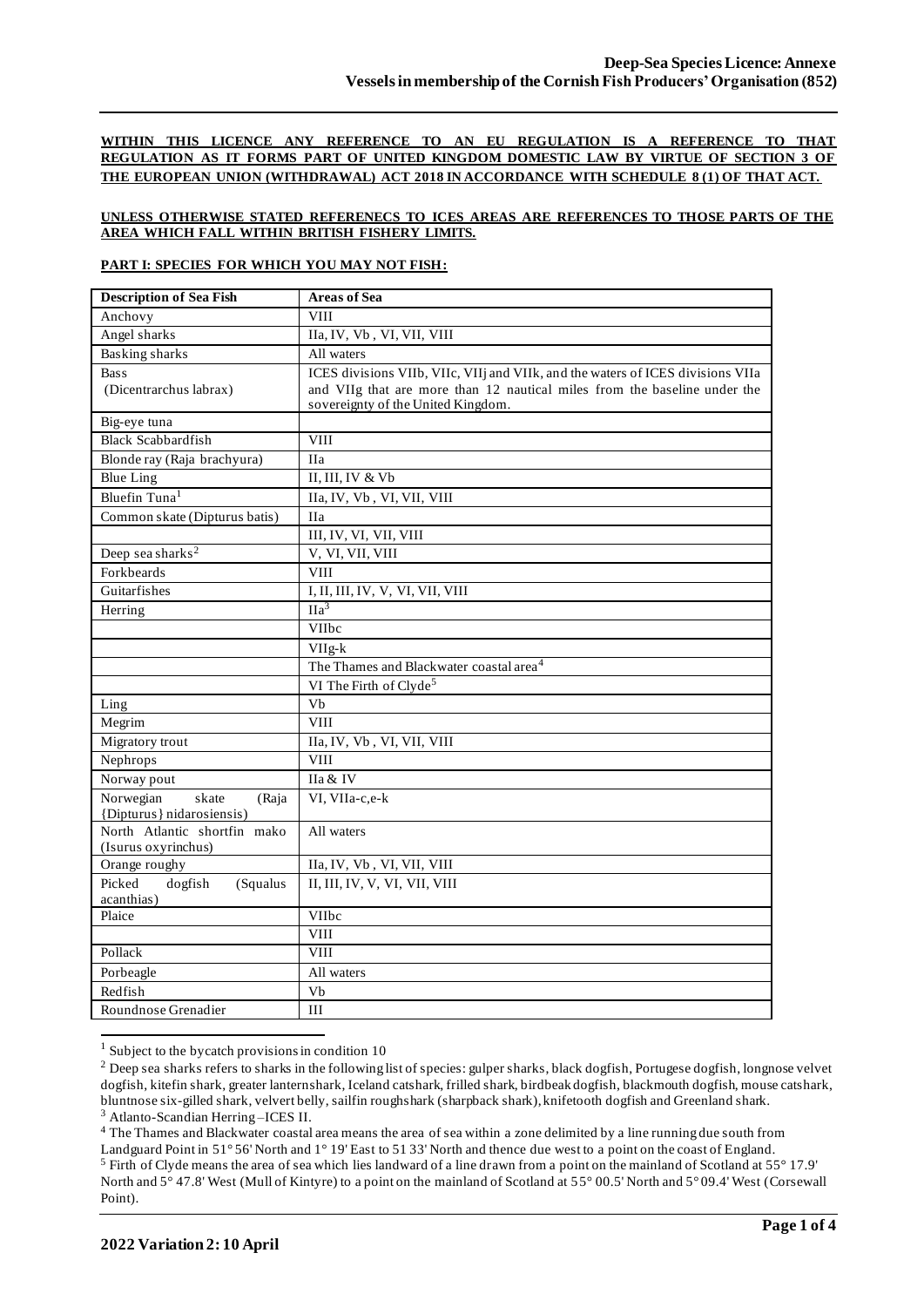| Salmon                                          | IIa, IV, Vb, VI, VII, VIII                   |
|-------------------------------------------------|----------------------------------------------|
| <b>Sandeels</b>                                 | Scottish Inshore Waters <sup>6</sup>         |
| <b>Skates and Rays</b>                          | <b>VIII</b>                                  |
| Small-eyed<br>(Raja<br>ray<br>microocellata)    | IIa, IV, VIa, VIb, VIIa-c, VIIe and VIIh-k   |
| Smooth<br>lanternshark<br>(Etmopterus pusillus) | IIa, IV                                      |
|                                                 | I, V, VI, VII, VIII                          |
| Sole                                            | <b>VIIbc</b>                                 |
|                                                 | <b>VIII</b>                                  |
| Starry Ray (Amblyraja radiata)                  | IIa, IIIa, IV, VIId                          |
| Thornback ray (Raja clavata)                    | <b>IIIa</b>                                  |
| Tope shark (Galeorhinus galeus)                 | When taken with longlines in IIa, IV; and in |
|                                                 | I, V, VI, VII, VIII                          |
| Undulate Ray (Raja undulata)                    | VI                                           |
| White sharks                                    | IIa, IV, Vb, VI, VII, VIII                   |
| White Skate (Rostroraja alba)                   | VI, VII, VIII                                |
| Whiting                                         | <b>VIII</b>                                  |

# **SPECIES FOR WHICH YOU MAY NOT FISH CONTINUED**

| <b>DESCRIPTION OF SEA FISH</b> | <b>AREAS OF SEA</b>                                                           |
|--------------------------------|-------------------------------------------------------------------------------|
| Black scabbardfish             | V, VI, VII, VIII                                                              |
| Deep sea sharks                | V, VI, VII, VIII                                                              |
| Forkbeards                     | <b>VIII</b>                                                                   |
| Orange roughy                  | I, II, III, IV, V, VI, VII, VIII                                              |
| Roundnose grenadier            | III, VII                                                                      |
| Mackerel                       | IVa Flexibility box <sup>7</sup> (Seasonal closure 15th February – 31st July) |

#### **PART II: QUOTA LIMITATIONS OF TAC STOCKS**

#### **LICENCE HOLDERS ARE REMINDED THAT QUOTA LIMITS ARE IN LIVE WEIGHT.**

For the conversion factors that apply see the bottom of this Annexe.

| <b>SPECIES</b>      | <b>SEA AREA</b>           |
|---------------------|---------------------------|
| Alfonsinos          | III, IV, V, VI, VII, VIII |
| Black scabbardfish  | I, II, III, IV            |
| <b>Forkbeards</b>   | I, II, III, IV            |
| Roundnose grenadier | I, II, IV, Vb, VI, VII    |
| Red seabream        | VI, VII, VIII             |

## **Live weight shall be calculated by multiplying landed weight by the conversion factors set out below**.

| <b>Species</b> | Code | Gutted | Gutted & | Fillets | Parts |
|----------------|------|--------|----------|---------|-------|
|                |      |        |          |         |       |

<sup>6</sup> "Scottish inshore waters" means the sea adjacent to the coast of Scotland and to the landward of a limit of 6 nautical miles from the baseline from which the territorial sea is measured, up to the mean high water mark of ordinary spring tides.

 $^7$  Mackerel caught in ICES Division IVa in the periods between 1 August and 15 February shall be recorded against the Western mackerel quota. All other catches of mackerel in ICES Division IVa shall be recorded against the North Sea mackerel quota and shall be subject to any quota limitations set out at **Part II** of this **Annex**.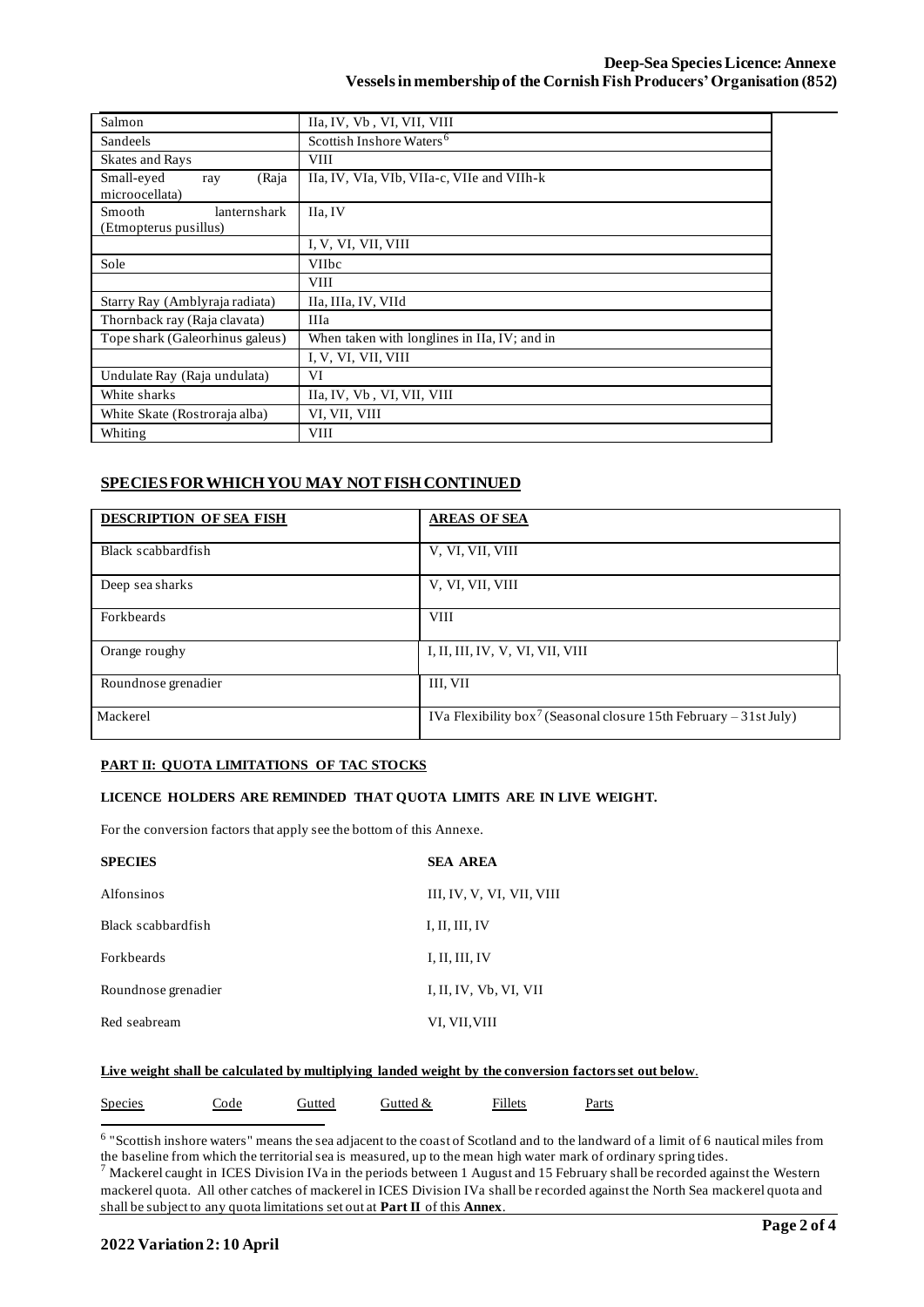|                                                            |            |        | Headed   |                |                   |
|------------------------------------------------------------|------------|--------|----------|----------------|-------------------|
| Anglerfish                                                 | ANF        | 1.22   | 3.0      |                | $3.0^{8}$         |
| <b>Bass</b>                                                | BSE        | 1.125  |          | 2.7            |                   |
| <b>Blue Whiting</b>                                        | <b>WHB</b> | 1.15   |          |                |                   |
| <b>Brill</b>                                               | BLL        | 1.09   | 2.7      |                |                   |
| $\rm Cod$                                                  | COD        | 1.17   | 1.7      | 2.6            | 1.38 <sup>9</sup> |
| Conger Eel                                                 | <b>COE</b> | 1.125  |          | 2.7            |                   |
| Common Dab                                                 | DAB        | 1.11   | 1.39     |                |                   |
| Common Sole                                                | SOL        | 1.04   |          | 2.5            |                   |
| Flounder                                                   | <b>FLE</b> | 1.08   |          | 2.7            | $1.39^{10}$       |
| Greenland Halibut GHL                                      |            | 1.08   |          |                |                   |
| Halibut                                                    | <b>HAL</b> | 1.08   |          | 2.7            |                   |
| Haddock                                                    | <b>HAD</b> | 1.17   | 1.46     | 2.6            |                   |
| Hake                                                       | HKE        | 1.11   | 1.4      | 2.6            |                   |
| Herring                                                    | <b>HER</b> | 1.12   | 1.19     |                |                   |
| Horse Mackerel                                             | JAX        | 1.08   |          |                |                   |
| Lemon Sole                                                 | <b>LEM</b> | 1.05   |          | 2.5            |                   |
| Ling                                                       | LIN        | 1.14   | 1.32     | 2.64           | $2.8^{11}$        |
| Mackerel                                                   | MAC        | 1.09   |          |                |                   |
| Megrims                                                    | LEZ        | 1.06   |          | 2.5            |                   |
| Mullet                                                     | MUL        | 1.125  |          | 2.7            |                   |
| Nephrops                                                   | <b>NEP</b> |        |          |                | $3.0^{6}$         |
| Plaice                                                     | PLE        | 1.05   | 1.39     | 2.4            |                   |
| Pollack                                                    | POL        | 1.17   | 1.36     | 2.7            |                   |
| Redfish                                                    | <b>RED</b> | 1.19   |          |                |                   |
| Red Mullet                                                 | <b>MUR</b> | 1.125  |          | 2.7            |                   |
| Saithe                                                     | <b>POK</b> | 1.19   | 1.44     | 2.9            |                   |
| Skates & Rays <sup>12</sup>                                |            | 1.13   |          |                | $2.09^{13}$       |
| Picked dogfish                                             | DGS        | 1.35   |          | 2.7            | $2.52^{8}$        |
| Tope                                                       | GAG        | 1.125  |          |                |                   |
| Turbot                                                     | TUR        | 1.09   |          | 2.7            |                   |
| Tusk                                                       | <b>USK</b> | 1.14   |          |                |                   |
| Whiting                                                    | WHG        | 1.18   | 1.41     | 2.7            |                   |
| Witch                                                      | WIT        | 1.06   |          | 2.7            |                   |
|                                                            |            |        |          |                |                   |
| <b>Deep Sea Species</b>                                    | Code       | Gutted | Gutted & | <b>Fillets</b> | Parts             |
|                                                            |            |        | Headed   |                |                   |
| <b>Black Scabbardfish</b>                                  | <b>BSF</b> | 1.24   |          |                | 1.4 <sup>7</sup>  |
|                                                            | <b>BLE</b> | 1.17   | 1.32     | 2.8            |                   |
|                                                            | <b>GFB</b> |        |          |                |                   |
|                                                            | <b>GHL</b> | 1.08   |          |                |                   |
| Roundnose GrenadierRNG                                     |            | 1.11   | 1.92     |                |                   |
| Red Seabream                                               | <b>SBR</b> | 1.11   |          | 2.7            |                   |
| <b>Blue Ling</b><br>Greater Forkbeard<br>Greenland Halibut |            | 1.11   | 1.4      |                | $3.2^{14}$        |

| Deep Sea Sharks         | Code       | Whole – Heads On | Heads On | <b>Heads Off Gutted</b> |                         | Skinned & Gutted Trunks – Head Off |
|-------------------------|------------|------------------|----------|-------------------------|-------------------------|------------------------------------|
|                         |            | Ungutted         | Gutted   |                         | Heads Off <sup>15</sup> | Fins Off                           |
|                         |            |                  |          |                         |                         | Skinned                            |
|                         |            |                  |          |                         |                         | Gutted                             |
| <b>Iceland Catshark</b> | APO.       |                  | 1.5      | 1.67                    | 2.7                     |                                    |
| <b>Black Dogfish</b>    | <b>CFB</b> |                  | 1.5      | 1.67                    | 2.7                     |                                    |
| Leafscale Gulper        |            |                  |          |                         |                         |                                    |
| <b>Shark</b>            | <b>GUO</b> |                  | 1.32     | 1.67                    | 2.7                     | 3.19                               |
| Birdbeak Dogfish        | <b>DCA</b> |                  | 1.31     | 1.67                    | 2.7                     | 2.83                               |

<sup>8</sup> Tails

<sup>9</sup> Headed

<sup>10</sup> Gutted, headed and skinned

<sup>11</sup> Gutted and salted

 $12$  Species specific codes and ID guides are available from your local fisheries office

<sup>13</sup> Wings

<sup>14</sup> Gutted, headed and tailed

15 For Sharks (Unspecified) also relates to: block fillets, single fillets (skin off or on) and frozen shatter packs (skin off or on